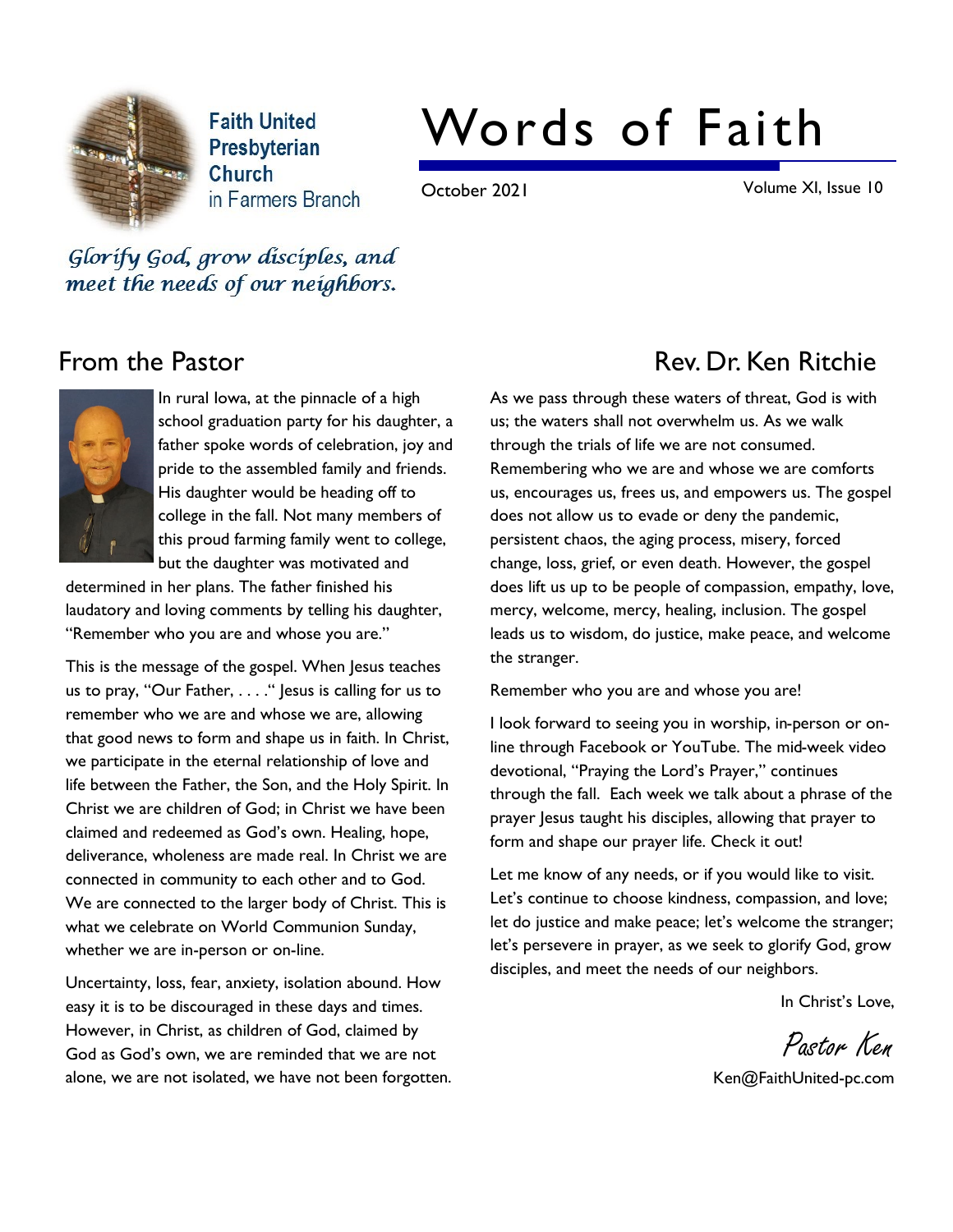## Outreach & Evangelism Debbie Rainier

# Presbyterian Children's Homes and Services

(PCHAS) - An organization that FUPC has supported for many years.

On Wednesday, November 3, 2021, there will be a luncheon benefitting PCHAS at 12:00 at the Double Tree Hotel at Campbell Center, 8250 North Central Exp.

Rich and Courtland Lewis will host a table and need four volunteers to join them. Masks will be worn except when eating. For those not wanting to remove masks, a boxed lunch "to go" will be available. This is always a moving experience as former residents of the homes tell of their experiences and the positive support they received there. I pray you will consider going with us. There is no charge for the lunch but a donation is always welcome and encouraged. Please contact Courtland Lewis if you would like to attend, 214-417-9982 or via email at rzlewis@gmail.com. If you cannot attend and would like to make a donation to PCHAS through FUPC, you may give online via the FUPC link below in the "Online Giving" article or via check. Please note on either method "for PCHAS" in the notes/memo line.

# Online Giving

We now have online giving available. Just scan the QR Code to the right withyour smartphone or go to our website and click the "Give Now" button. www.FaithUnited-pc.com You will have the option to set up your giving profile. This will make it easy to login anytime you are ready to give, even designated giving like Special Offerings throughout the year. You can also select to donate the 2% fee so Faith United does not incur it.



# Praying the Lord's Prayer **Pastor Ken**

The mid-week devotional offered by Pastor Ken this fall is on the Lord's Prayer, as we consider how to allow this prayer given by Jesus to form and shape our prayer life. Each week a different phrase within the prayer is discussed. The devotional is posted on the church's Facebook page and YouTube channel mid-week.





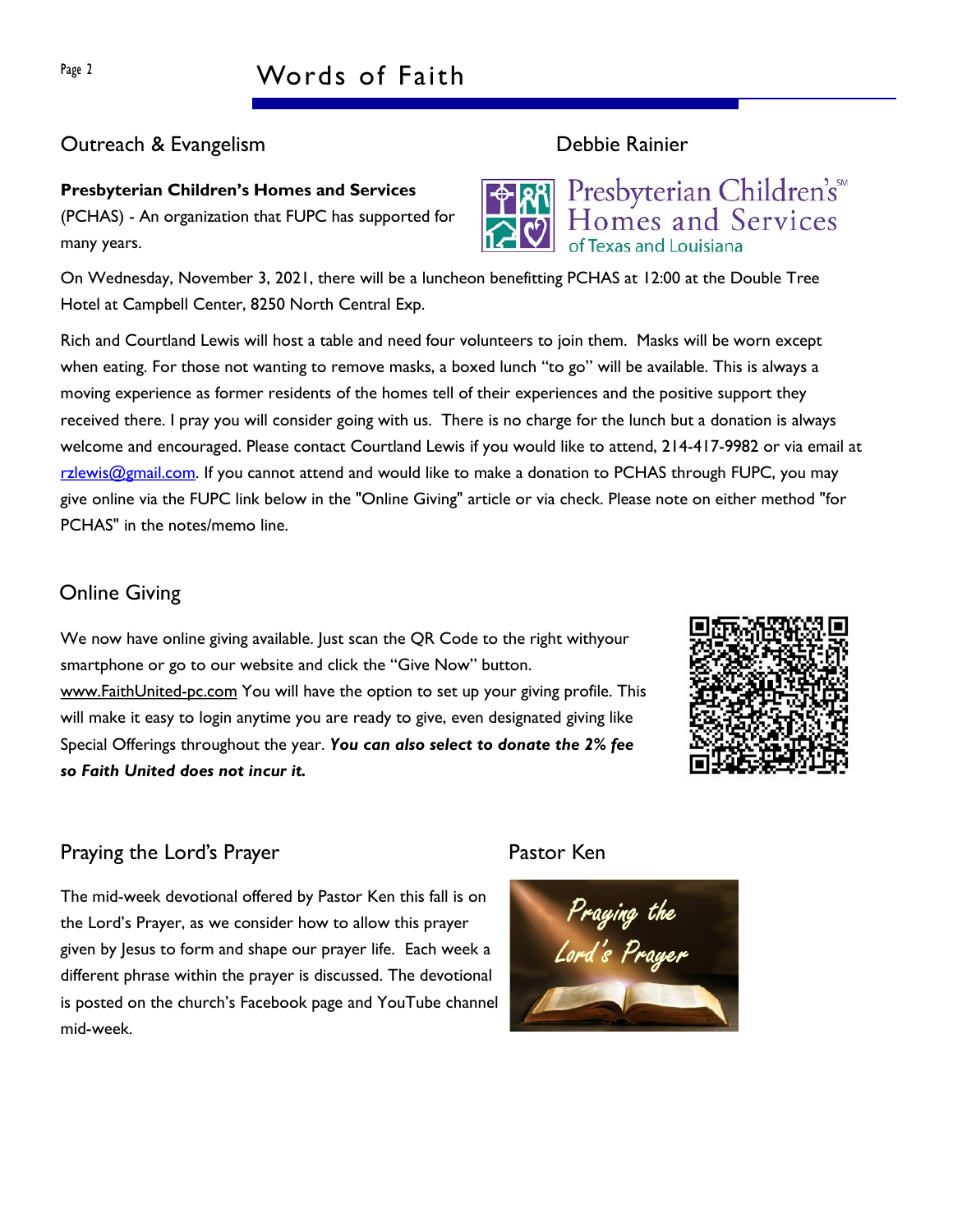### Happy Birthday!

### October 1

 $*$  Courtland Lewis

### October 5

- \* lames West
- \* Carol West October 13 Lloyd Yost

October 11 \* Kim Sloey



### Homebound or Recovering:

- © Charley Rae Furrh (Terri Russell's cousin)
- © Freddie Simmons

# October 14

Lois Duell

¯ Aileen Tiemann

October 21

David Duell Dale Durcholz Kathie Heffler Roger Jones Mike Jones • John Marxer

Prayers for:

\* Frank Fehmel

© George & Mozelle Mills © Dennis Van Deventer

### October 26 Lisa Laclede

- Aaron Russ
- October 29
- $*$  Lois Norton



Next newsletter is November 2021. Deadline for articles, Friday, October 22. Contact church office or Brenda Swindle via email to submit articles.



Worship services are available In-Person, via Facebook Live, or on our YouTube channel. Worship resources available at www.FaithUnited-pc.com

# Weekly Bible Study class **Rich Lewis** Rich Lewis

The class is currently led by Rich Lewis. They are starting a new study. It is a look at parables using Stories Jesus Told, a video series by Greg Carey. Each week they will have a 10 to 15 minute video about a parable and then discuss it. Dr. Carey has some unusual insights into these parables. It should be fun and enlightening. Since there is limited fellowship opportunities before worship they currently meet from 9:45 until 10:45. They will not meet on Sunday, 10/3 but will resume their study of the parables on Sunday, 10/10. Rich looks forward to seeing you then.



 $f$  LIVE

**D** YouTube